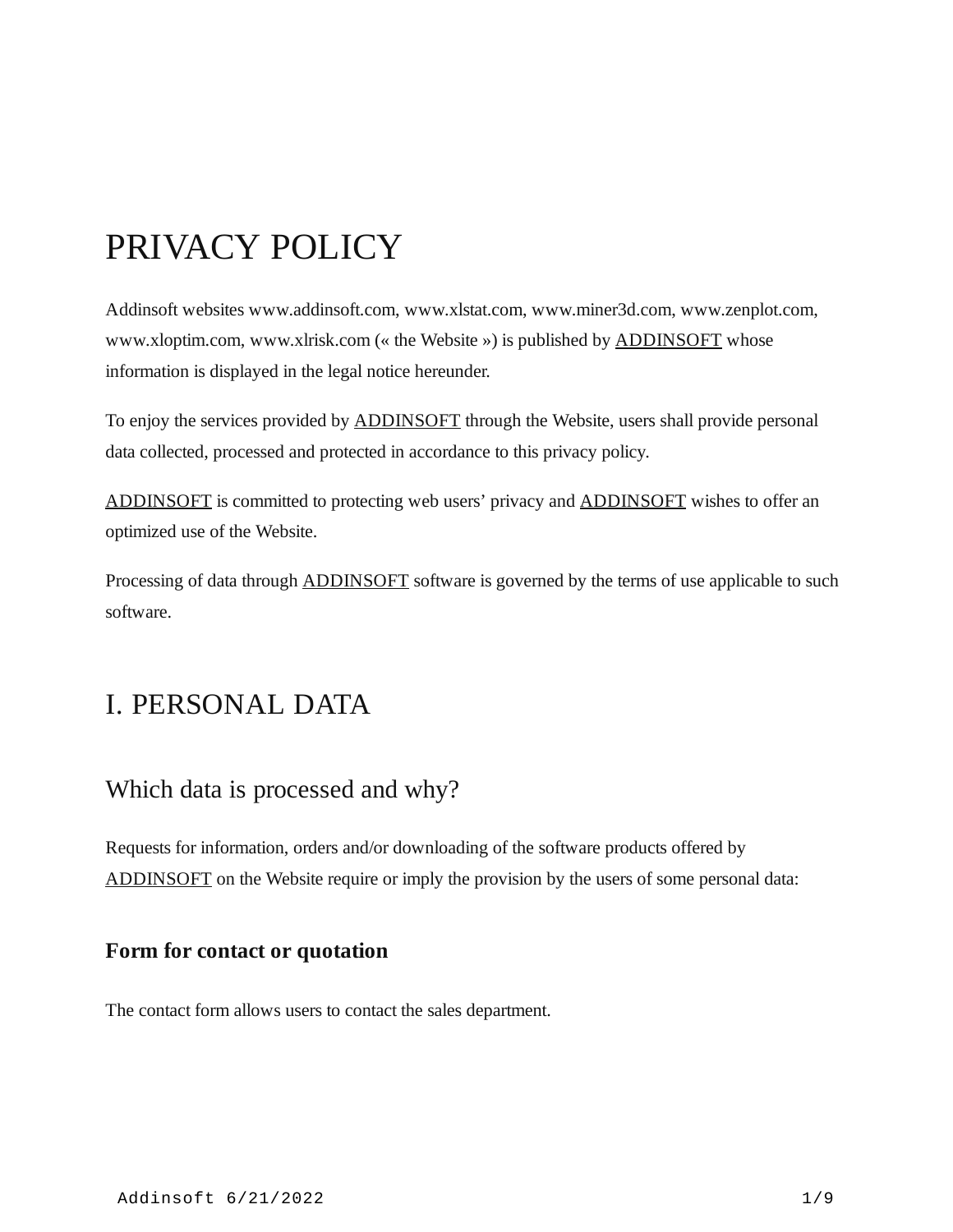Required data is the following on the contact form: name, e-mail address, subject, type of user (company / private), and message. Provision of this data is required to allow [ADDINSOFT](https://www.addinsoft.com/) to respond to the user's request. Optionally, the user can indicate the number of users.

Required data is the following on the quotation form (after selection of the product): name, first name, address, e-mail address, subject, and message. Provision of this data is required to allow [ADDINSOFT](https://www.addinsoft.com/) to respond to the user's request. Optionally, the user can indicate the name of his/her company and phone number.

Any user not wishing to provide the required information will not be able to make a request for contact or quote.

#### **Support Center**

The Support Center allows users to contact technical support.

Required data is the name, email address, solution, OS version, Excel version, XLSTAT version, subject, and message. Provision of this data is required to allow **[ADDINSOFT](https://www.addinsoft.com/)** to respond to the user's request. Optionally, the user can provide Id of his/her Excel version, license key and provide an attached document.

Any user not wishing to provide the required information will not be able to make a request for support.

#### **Download of the free trial version and software orders**

**Free trial:** the form allows user to download the free trial version. Required data is the name, first name, email address, type of user, source of the visit on the Website and version of the software depending on his/her OS.

**Orders:** for the orders of the software products, data are collected and processed by [ADDINSOFT](https://www.addinsoft.com/), responsible for the management of orders, as publisher of the Website and software products.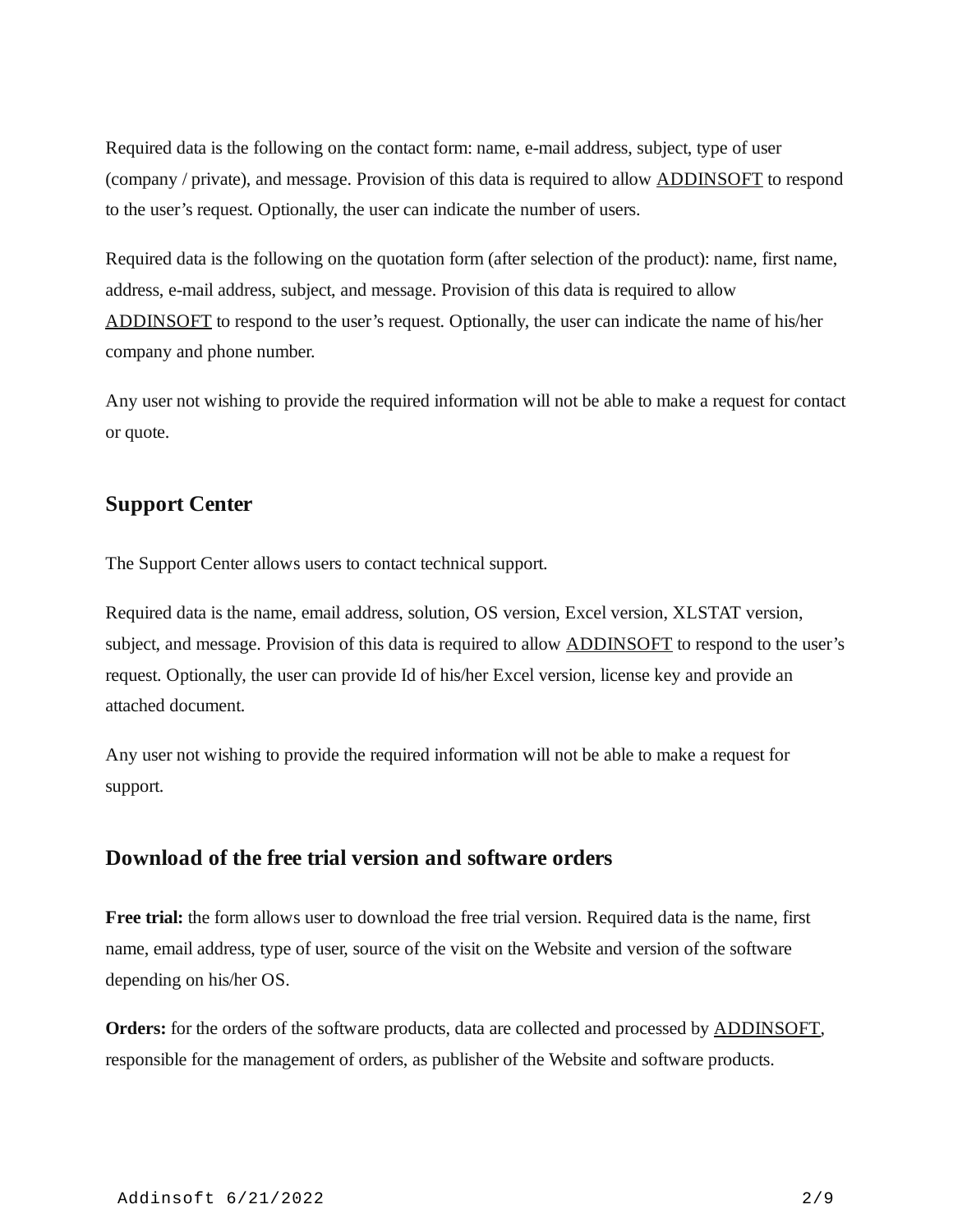For some renewals, data can be collected and processed by the company DIGITAL RIVER GmbH, responsible for the management of orders, and then transmitted after the validation of the order to [ADDINSOFT](https://www.addinsoft.com/).

As orders of the software products are managed by Digital River GmbH, information provided for the order is collected by such company and governed by its own privacy policy (accessible through the hyperlink displayed on the order page).

Renewals Data provided to [ADDINSOFT](https://www.addinsoft.com/) by DIGITAL RIVER GmbH upon the order of the product are: which product, email address, name, first name, TVA number if any and post address.

### **Personalized monitoring of the use of the software**

In order to allow [ADDINSOFT](https://www.addinsoft.com/) to better understand the ways in which its software is used and to fight against digital piracy, as well as to enhance its features, analyze potential errors and/or bugs and fix them, and to provide pertinent sales and technical support, certain personal data relating to the use of the XLSTAT software by the End User may be communicated to [ADDINSOFT.](https://www.addinsoft.com/)

The data includes, in particular, the unique identifier assigned to the End User, their license number, country code, the license or product version in use, its expiration date, and the operating system and Microsoft Excel version the End-User's software is currently running on. It also comprises information relevant to the user's use of XLSTAT Products and **[ADDINSOFT](https://www.addinsoft.com/)** services (statistical functions used, execution times, technical errors, etc.).

These data can be used to identify the End User. They are intended to allow [ADDINSOFT](https://www.addinsoft.com/) to provide the End User with personalized support and/or services.

The End User may disable this function at any time in the XLSTAT Product Options without prejudice to their use of the software.

### How data is processed?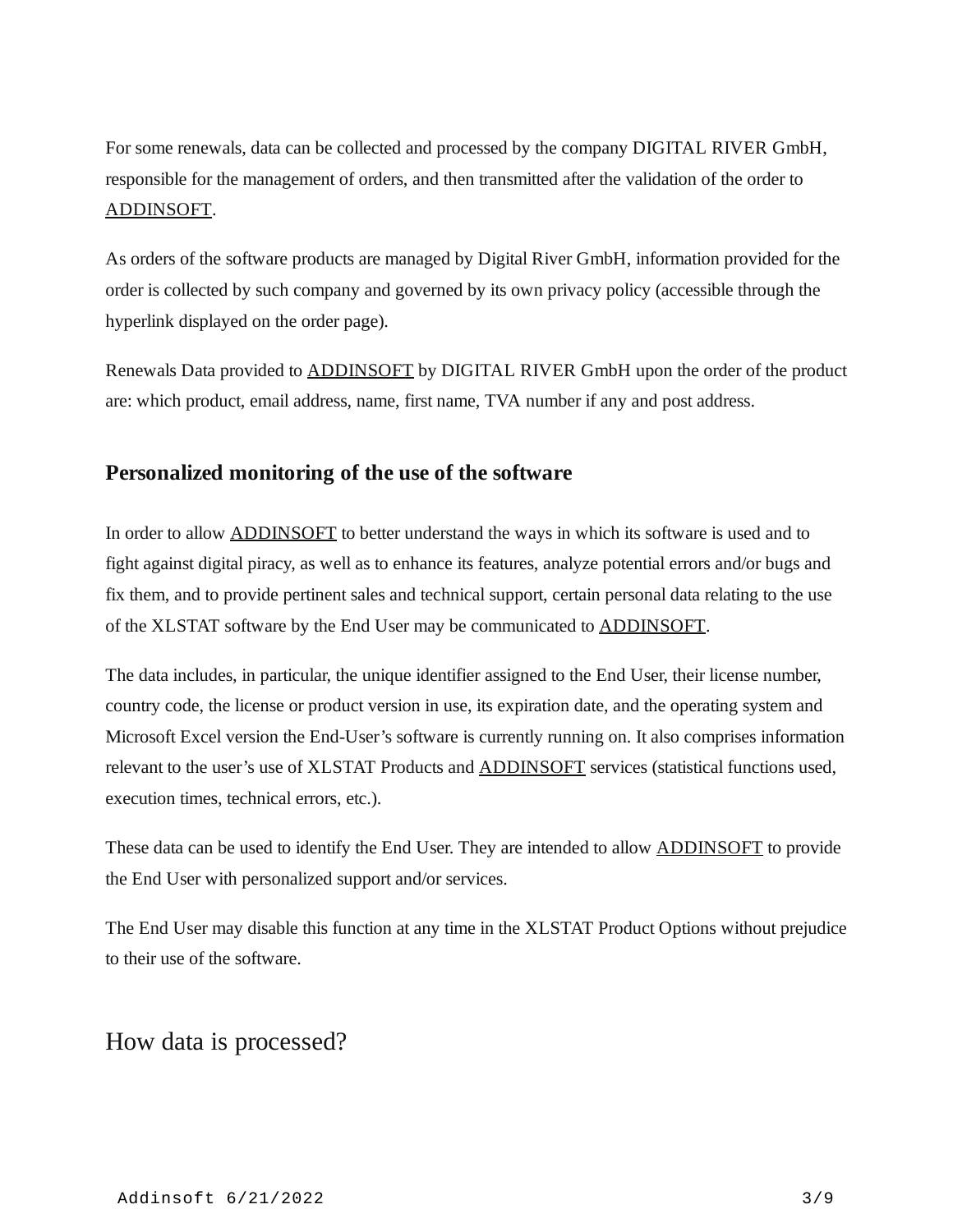#### Data controller: [ADDINSOFT](https://www.addinsoft.com/)

Purposes and legal basis: Personal data collected and processed by [ADDINSOFT](https://www.addinsoft.com/) are kept by [ADDINSOFT](https://www.addinsoft.com/) in its quality of publisher of the software products and service provider to the users.

In particular, the data collected via the contact, support or quotation request forms allow **[ADDINSOFT](https://www.addinsoft.com/)** to answer to user's requests. [ADDINSOFT](https://www.addinsoft.com/) does not do any other processing of the recipients' data. Such processing of data is based on the legitimate interests of **ADDINSOFT** and the user related to the processing of these requests.

The data collected for downloading or ordering a software, or through quotation request allow [ADDINSOFT](https://www.addinsoft.com/) to manage the follow-up of the relation between [ADDINSOFT](https://www.addinsoft.com/) and the user, in particular for the execution of the license agreement attached to the use of the software, or in order to take steps at the request of the user prior to entering into a contract (quote request).

The data may also be used by [ADDINSOFT](https://www.addinsoft.com/) to create a file of contacts, prospects and customers and send the user e-mails of information concerning [ADDINSOFT](https://www.addinsoft.com/), its activities or products or services, for [ADDINSOFT](https://www.addinsoft.com/)'s legitimate interests resulting from the exercise of its commercial activity and prospection.

[ADDINSOFT](https://www.addinsoft.com/) undertakes not to transfer this data to third parties, except with the information and, if required, consent of the user or in the cases provided for in this policy.

Recipients and subcontractors: in compliance with the purposes outlined above, the user's data may be transferred to [ADDINSOFT](https://www.addinsoft.com/)'s staff and suppliers acting as subcontractors (such as its host, CRM provider, chat solutions, etc.), including some providers based outside the European Union. [ADDINSOFT](https://www.addinsoft.com/) takes all measures to require these suppliers to comply with the applicable regulations and, where appropriate, that the transfers are based on an adequate level of protection or sufficient guarantees.

Retention and archiving: personal data are kept for a period of 3 years to allow **ADDINSOFT** to contact the user and archived for the duration of the prescription, duration necessary for the establishment, exercise or defense of legal claims (generally, 5 years).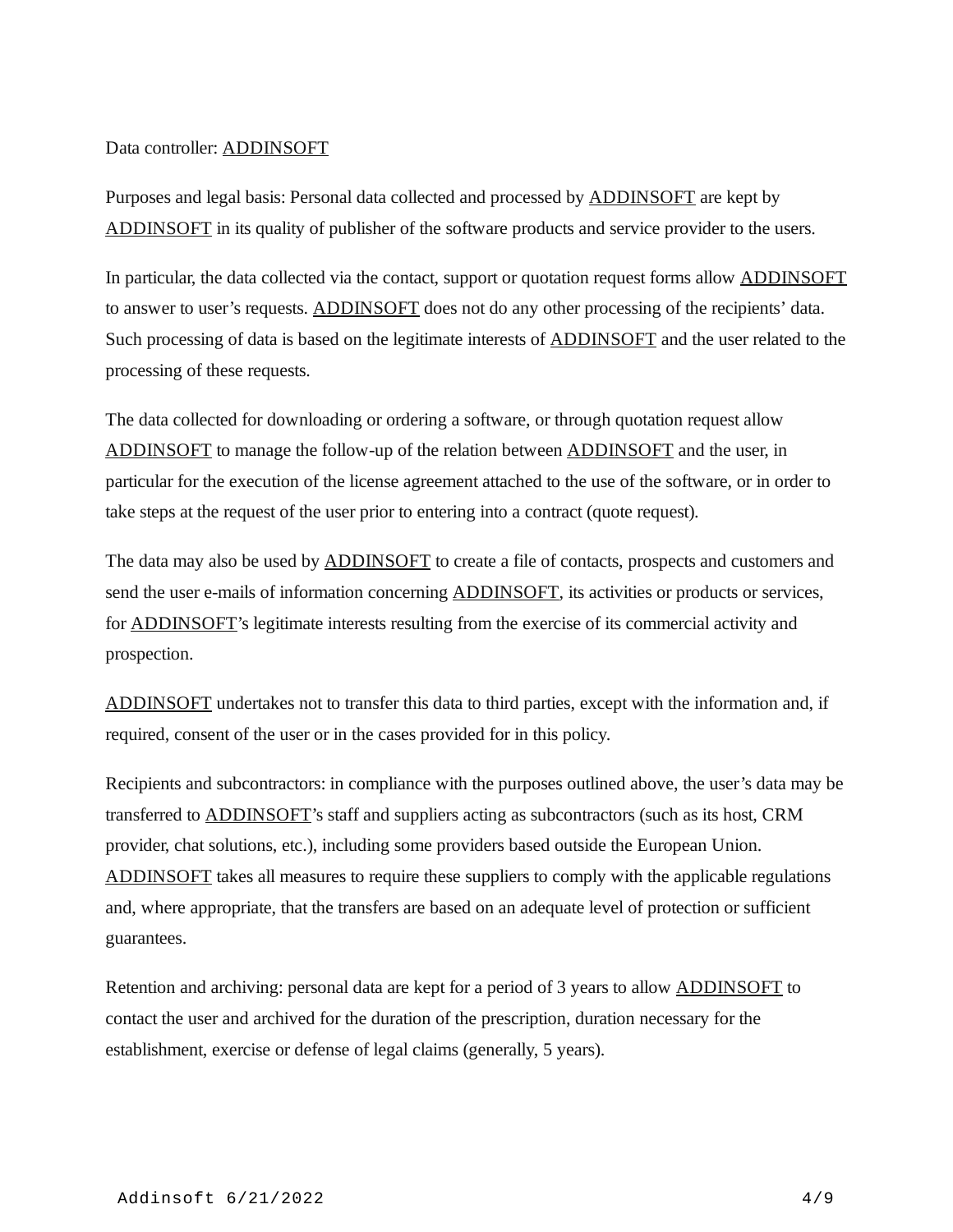Such periods are applicable from:

- The date of processing the request for users who used the contact form;
- Or the date of termination of the contractual relationship between **ADDINSOFT** and the user for users of software;
- Or the last contact from the user, if this date is later.

[ADDINSOFT](https://www.addinsoft.com/) makes its best efforts to keep this personal data under appropriate security conditions in accordance with the applicable provisions, according to the current means of the art.

### Rights on personal data processed by [ADDINSOFT](https://www.addinsoft.com/)

Anyone who has provided personal data to **ADDINSOFT** has the following rights:

- A right of access and rectification of data;
- A right to the erasure of data ("right to be forgotten"), a right to the limitation of processing and a right to object to processing in the cases provided by the regulation in force;
- In particular, anyone has the right to refuse to receive [ADDINSOFT'](https://www.addinsoft.com/)s e-mails of information at any time. The subscribed user will be able to unsubscribe by clicking on the link provided for this purpose in each email.
- The right to define guidelines regarding the processing of his/her personal data after his/her death;
- A right to portability as provided in regulation in force;
- The right to lodge a complaint with a supervisory authority (CNIL in France).

These rights may be exercised with **ADDINSOFT** whose contact details are given below.

These rights must be exercised under the conditions provided for by the regulations in force. In particular, a copy of an identity document from the user will be requested in order to prove his/her identity to **ADDINSOFT**, to prevent any unauthorized access to personal data.

## II. COOKIES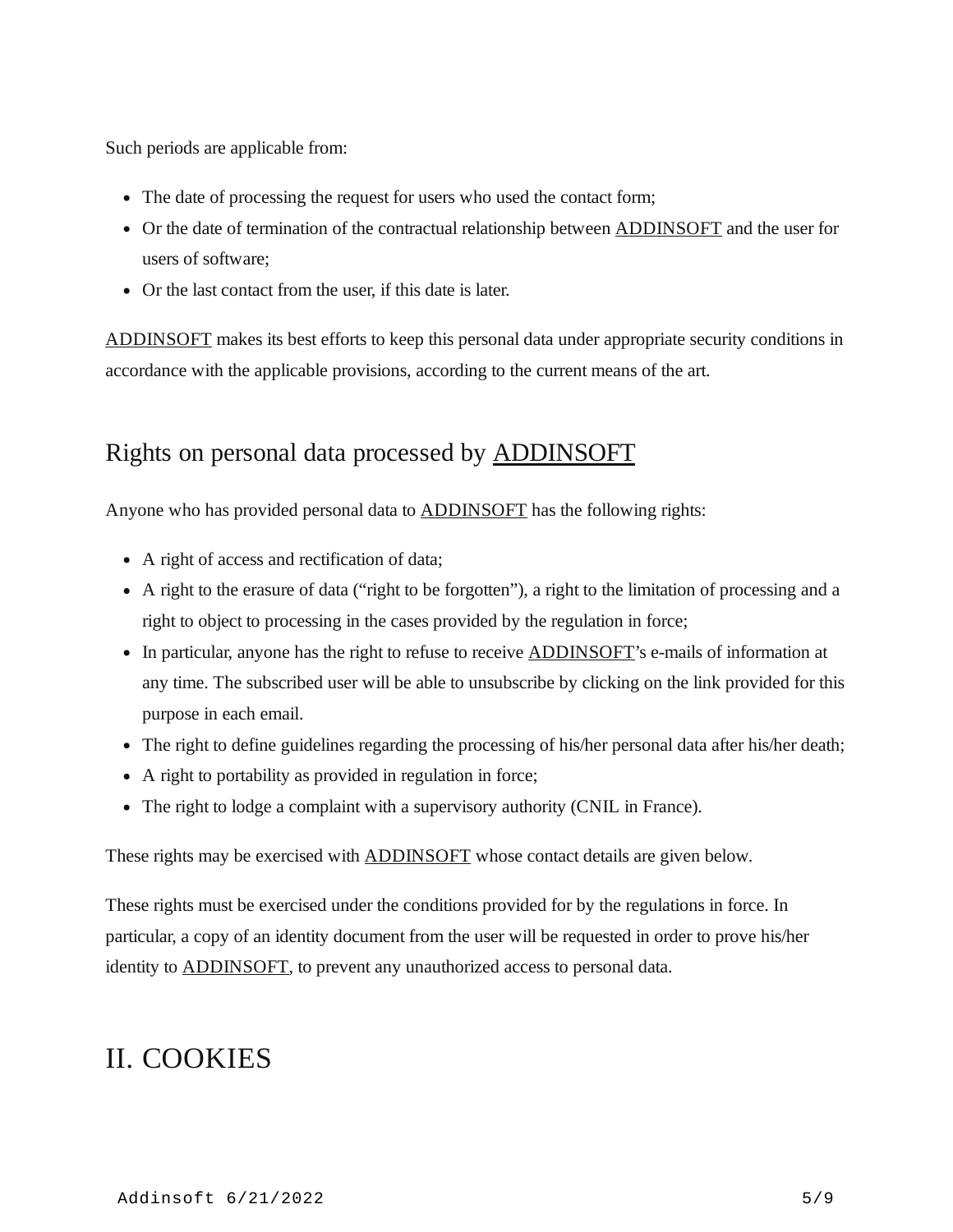[ADDINSOFT](https://www.addinsoft.com/) uses cookies on the Website, under the following conditions:

**What is a cookie?** A cookie is a file that is deposited in your terminal (computer, mobile device …) or linked to the user's login if he/she is an [ADDINSOFT](https://www.addinsoft.com/) customer.

#### **Which cookies are used on the Website?** [ADDINSOFT](https://www.addinsoft.com/) uses the following cookies:

- 1. Cookies used by [ADDINSOFT](https://www.addinsoft.com/): technical or personalization cookies, facilitating navigation and allowing **[ADDINSOFT](https://www.addinsoft.com/)** to make services online.
- 2. Third-party cookies used and managed by partners to provide different services:
	- $\circ$  Cookies to obtain statistics on visits to the Website, in order to improve contents and, if any, to detect navigation problems and improve the services. These cookies only lead to anonymous statistics and traffic volumes, to the exclusion of any individual information.
	- Cookies linked to targeted advertisement, to offer relevant content in the advertising spaces of the Website. These cookies are used by the partners to collect data relating to the contents consulted on the Website, to number of advertisements displayed, to identify the advertisements and their number of displays, the number of users having clicked on each advertisement and, where applicable, subsequent actions by those users on the pages to which these advertisements lead in order to calculate the amount of advertising revenue and to compile statistics.
	- Cookies related to support (Drift).
	- Cookies from social networks linked to sharing features (Facebook or Twitter). The social network providing such feature is likely to identify the user.

You should consult the privacy policies of these social networks and partners to learn the purpose of use, including advertising, navigation information they can collect through these cookies.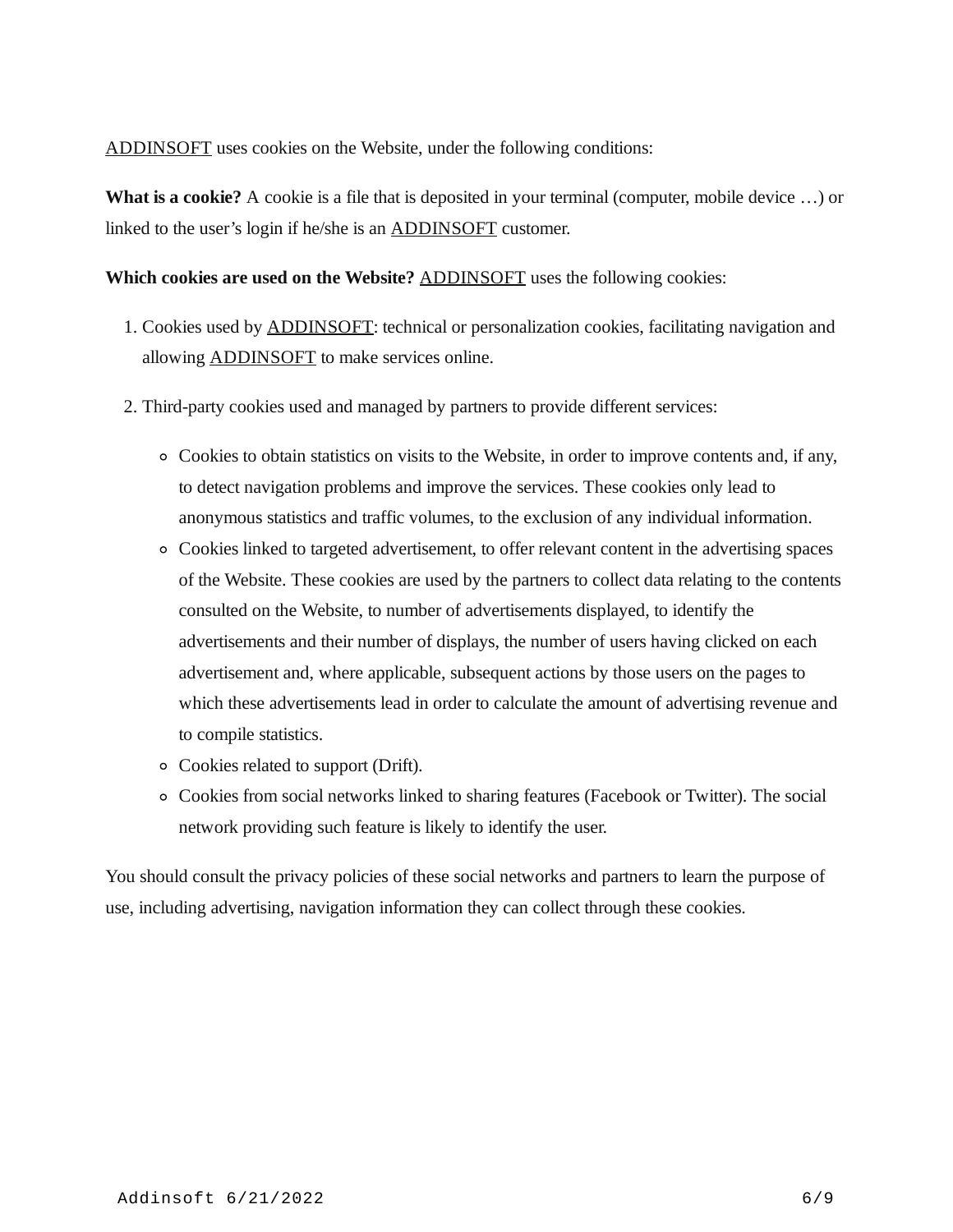| <b>Service</b>      | Cookie           | <b>Purpose</b>                                                                                                                               | <b>Period</b><br>of<br>validity                        |
|---------------------|------------------|----------------------------------------------------------------------------------------------------------------------------------------------|--------------------------------------------------------|
| xlstat              | <b>PHPSESSID</b> | Authentification<br>cookie                                                                                                                   | Duration<br>of the<br>browsing<br>session              |
| xlstat              | h                | Cookie used to<br>determine the<br>language used<br>by user<br>depending on<br>its location                                                  | Less<br>than 6<br>months                               |
| xlstat              | Remember_me      | Cookie<br>enabling to<br>identify the user<br>when his<br>account is<br>connected in<br>order to<br>remember its<br>connection<br>parameters | 6 months                                               |
| Google<br>Adwords   | <b>IDE</b>       | Cookie for<br>targeted<br>advertisement<br>from Google<br>Adwords to<br>display relevant<br>content                                          | 1 year                                                 |
| Google<br>Analytics | _ga_gat_gid_gali | Cookie from<br>Google<br>Analytics for<br>statistics related<br>to the visits on<br>the Website                                              | 1 year or<br>duration<br>of the<br>browsing<br>session |
| xlstat              | dpa_consent      | Consent of the<br>user to the<br>cookies                                                                                                     | 1 year                                                 |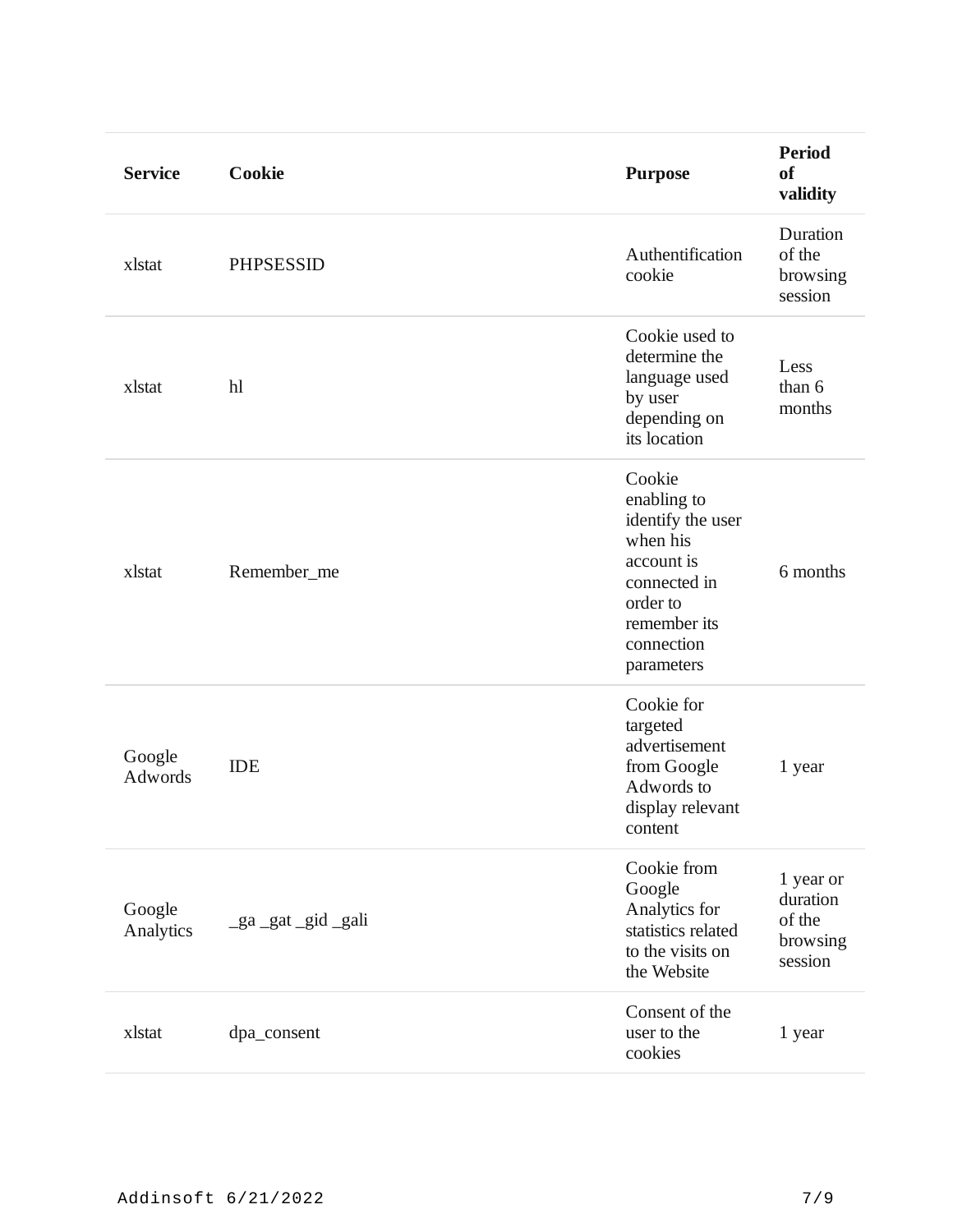| <b>Service</b> | Cookie                          | <b>Purpose</b>                                                                                 | <b>Period</b><br>of<br>validity           |
|----------------|---------------------------------|------------------------------------------------------------------------------------------------|-------------------------------------------|
| xlstat         | dpa_consent_services            | List of services<br>accepted by the<br>user (Google<br>Analytics,<br>Google<br>Adwords, Drift) | 1 year                                    |
| Drift          | Driftt_aid, Driftt_sid          | Anonymous<br>unique<br>identifier and<br>unique<br>identifier for<br>browsing<br>sessions      | Duration<br>of the<br>browsing<br>session |
| Drift          | DFTT_EN_USER_PREV_BOOT_STRAPPED | Authentication<br>cookie                                                                       | 13<br>months                              |

**By pursuing his navigation on the Website or by clicking on accept, user gives his consent to the use of cookies.**

#### **How to refuse cookies?**

On a computer, user may refuse cookies:

- Either on his browser, in the Privacy or Tools menu, by consulting the cookies sent to its browser and deleting them;
- Either on his explorer, in the « Temporary Internet Files », by deleting cookies.

User can set up its browser to stop cookies (cf. "Help" section of the browser).

On a smartphone or tablet, user may delete or refuse cookies in the menu of his OS or browser.

The deletion of the cookies already sent to the browser has no incidence on the navigation on the Website, but will deprive the user from the benefits of the cookies.